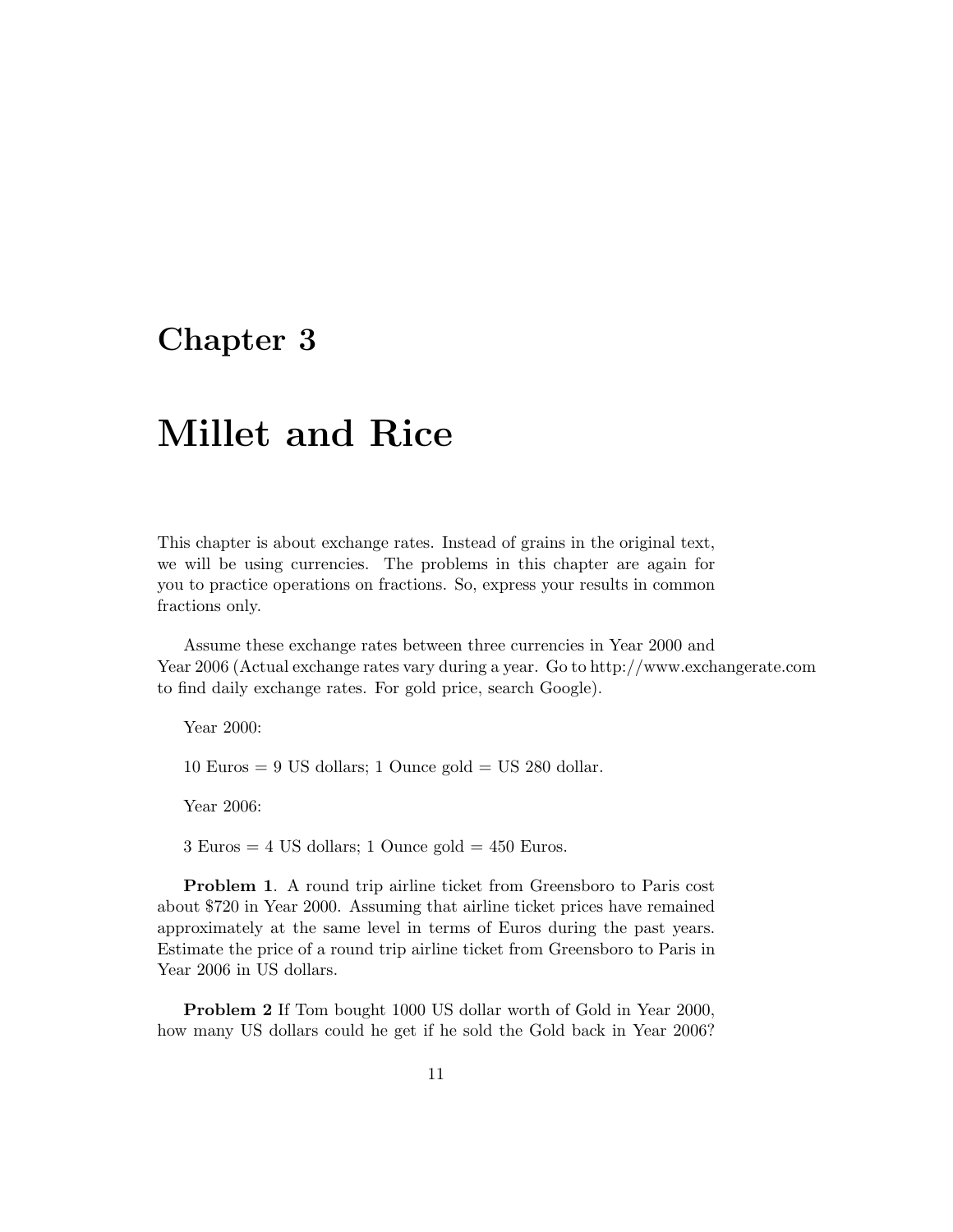What was the percentage of increase in the value of his money from Year 2000 to Year 2006?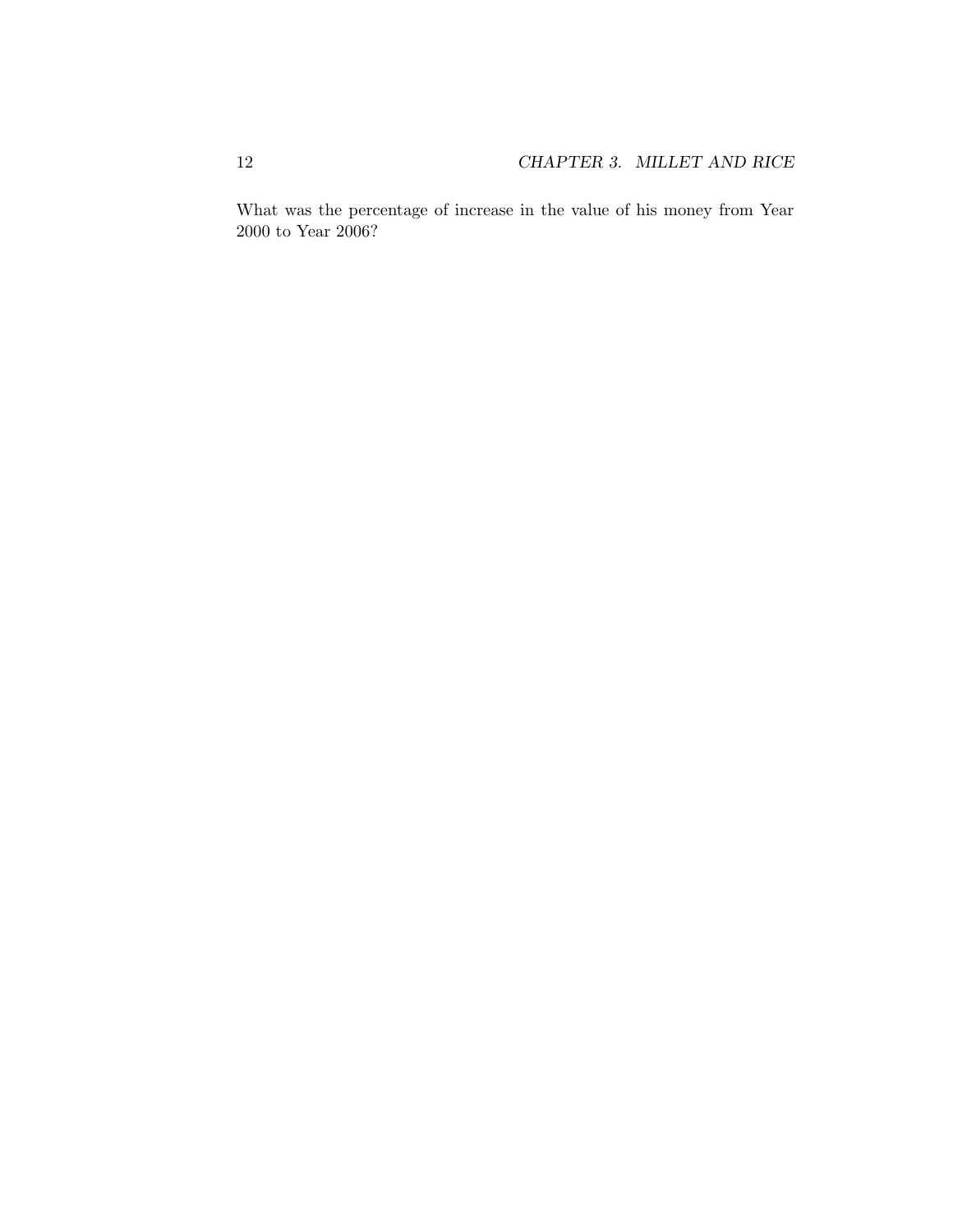## **Chapter 4**

# **Uneven Distribution**

Find solutions to all problems without using a calculator, unless it is noted otherwise. Express your results in common fractions.

The Proportional Distribution Rule

Lay down the rates for distribution, then, add; take the sum as divisor; multiply the amount to be distributed by each rate as dividends.  $\cdots$ 

**Problem 1.** A family of 3 went holiday shopping. The father spent half as much as the wife, the wife spent half as much as the teenage child. They spent (charged on their credit card!) total \$ 1400. How much did each of them spend?

**Problem 2.** There are 5 officials with ranks 5,4,3,2, and 1 who went hunting and got 5 deers. How many should each get if the deer is to be divided proportional to their ranks?

**Problem 3.** Reconsider the previous problem if there are 9 officials ranked 9,8,7,6,5,4,3, 2, and 1.

**Problem 4.** For any natural number n, find the formulas for the following sums:

 $(1)$  1 + 2 + 3 +  $\cdots$  + n =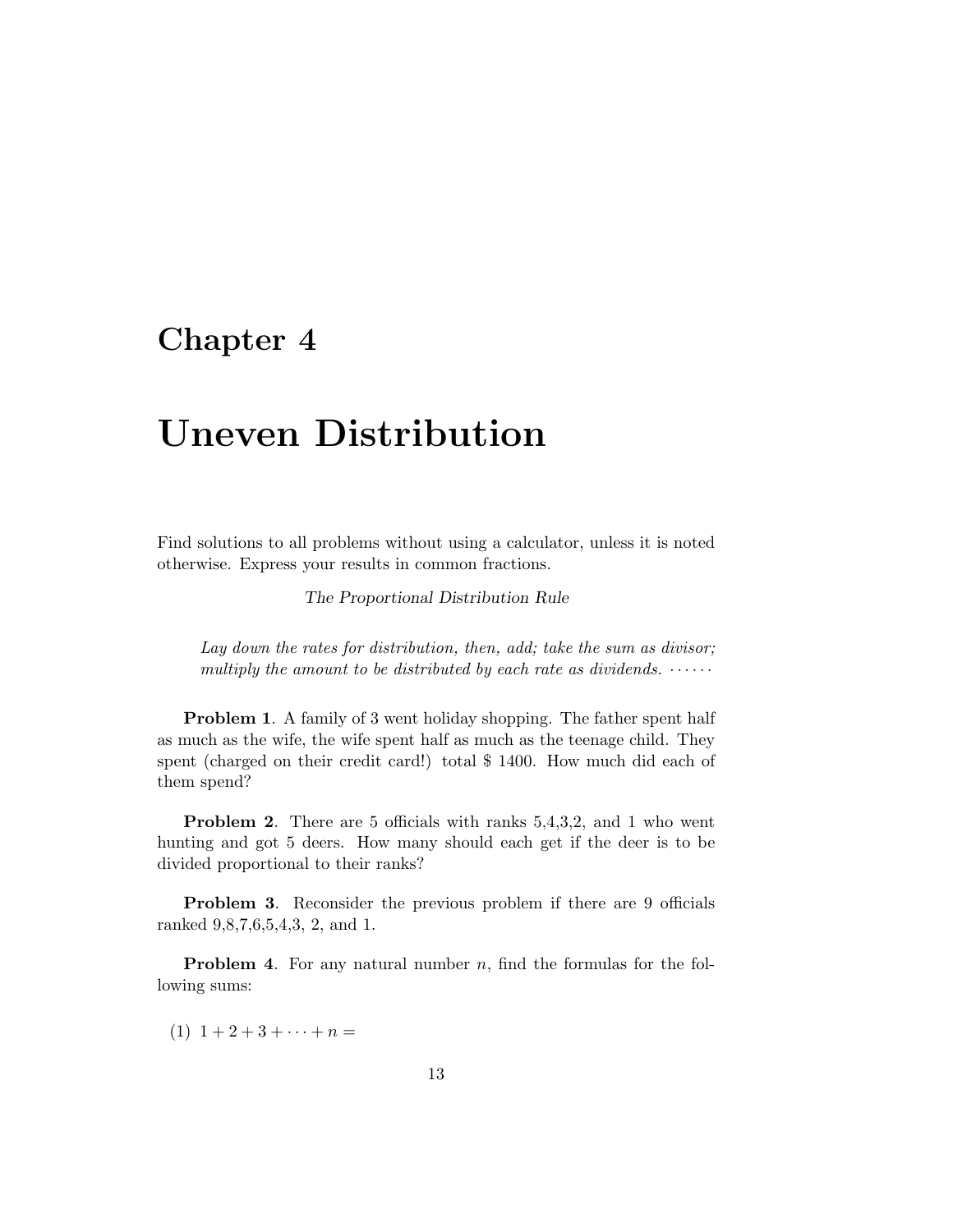- $(2)$  3 + 6 + 9 +  $\cdots$  + 3n =
- $(3)$  4 + 7 + 10 +  $\cdots$  +  $(3n + 1)$  =

A sequence of numbers,  $a_1, a_2, \cdots, a_n$  is called an **arithmetic progression** is the difference between every pair of consecutive numbers in the sequence is the same:

$$
d = a_2 - a_1 = a_3 - a_2 = \cdots = a_n - a_{n-1}.
$$

**Problem 5**. Show that for an arithmetic progression  $a_1, a_2, \dots, a_n$ , the sum is given by

$$
a_1 + a_2 + \dots + a_n = \frac{a_1 + a_n}{2}n.
$$

Or equivalently,

$$
a_1 + a_2 + \dots + a_n = \frac{a_1 + (a_1 + (n-1)d)}{2}n = a_1n + \frac{(n-1)n}{2}d.
$$

**Problem 6.** The same 5 officials in Problem 2 now need to pay a total of 100 coins of taxes. The tax code says that each should pay an amount inversely proportional to his or her rank. How many coins should each pay?

**Problem 7.** Reconsider Problem 6 with 9 officials with ranks given in Problem 3.

The sequence  $1, \frac{1}{2}, \frac{1}{3}, \cdots, \frac{1}{n}, \cdots$  is called the **Harmonic sequence**.

**Problem 8.** Find the sum  $1 + \frac{1}{2} + \frac{1}{3} + \cdots + \frac{1}{12}$  in common fraction.

**Problem 9.** Tell why the following inequalities hold

- $(1)$   $\frac{1}{3} + \frac{1}{4} > \frac{1}{2}$
- (2)  $\frac{1}{5} + \frac{1}{6} + \frac{1}{7} + \frac{1}{8} > \frac{1}{2}$
- (3)  $\frac{1}{9} + \frac{1}{10} + \cdots + \frac{1}{16} > \frac{1}{2}$ ······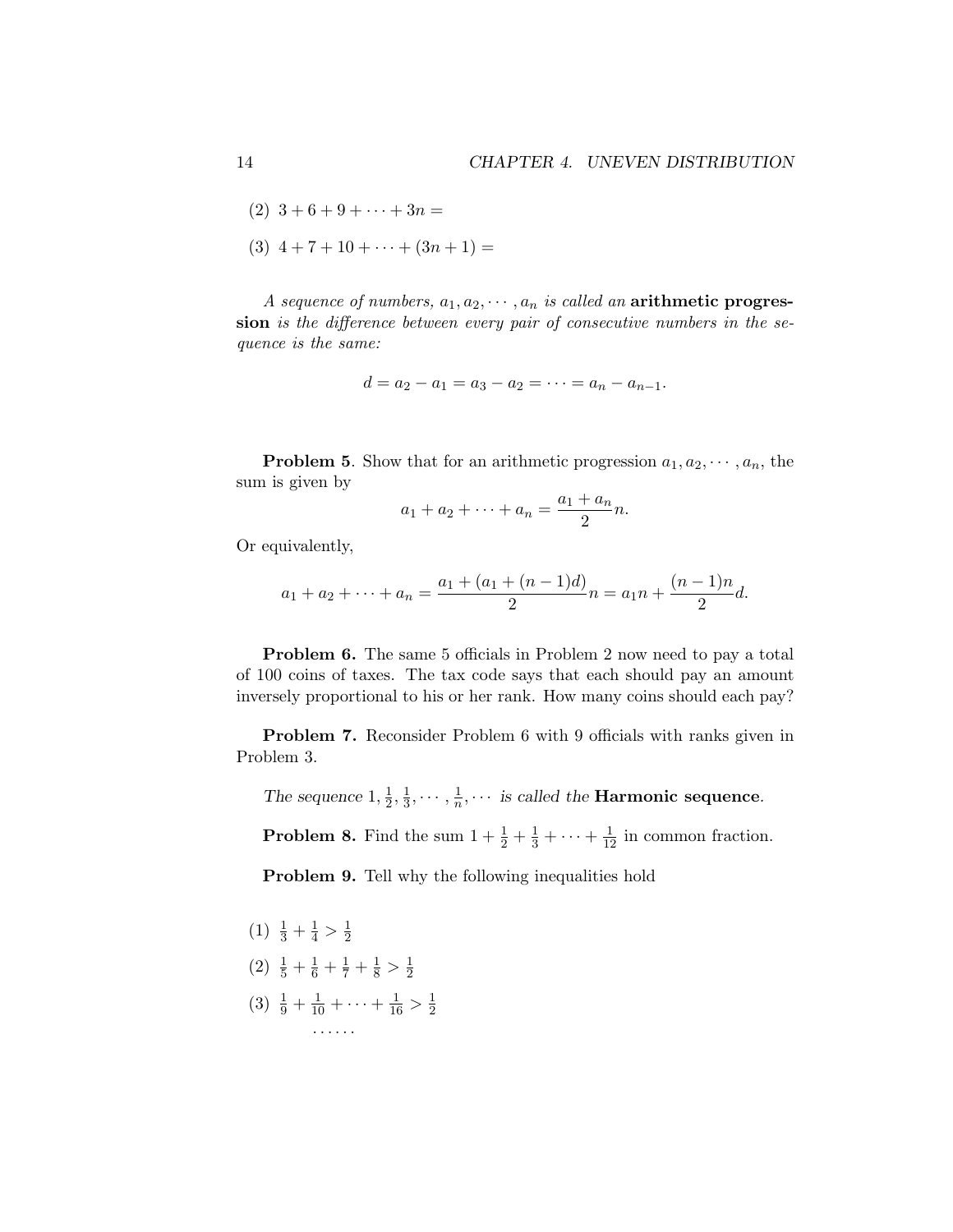(4) 
$$
\frac{1}{2^{n-1}+1} + \frac{1}{2^{n-1}+2} + \cdots + \frac{1}{2^n} > \frac{1}{2}
$$
  
Conclude that 
$$
\frac{1}{2} + \frac{1}{3} + \frac{1}{4} + \frac{1}{5} + \cdots + \frac{1}{2^n} >
$$

What can you say about the sum of the harmonic sequence when  $n$  gets bigger and bigger?

 $\boldsymbol{n}$ 2 .

$$
1 + \frac{1}{2} + \frac{1}{3} + \frac{1}{4} + \frac{1}{5} + \dots + \frac{1}{n}.
$$

A sequence  $a_1, a_2, a_3, \dots, a_n$  is called a **Geometric progression** if the ratio between every consecutive numbers is a constant r:

$$
r = \frac{a_2}{a_1} = \dots = \frac{a_n}{a_{n-1}}.
$$

Or,

$$
a_n = r a_{n-1} = r^2 a_{n-2} = \dots = r^{n-1} a_1.
$$

**Problem 10.** Let S be the sum of a geometric progression

$$
S = 1 + r + r^2 + \dots + r^{n-1}.
$$

Verify the following identities:

(1)  $rS - S = r^n - 1$ (2)  $1 + r + r^2 + \dots + r^{n-1} = \frac{r^n - 1}{r - 1} = \frac{1 - r^n}{1 - r}$ 

**Problem 11.** A skillful weaver who doubles her product every day. In 5 days, she finishes weaving 5 meters. How much does she weave in the first, second, third, fourth, and fifth day? If in 10 days, she finished 10 meters, how much does she weave in each successive day? (You may wish to generalize this problem: if she weaves n meters in  $m$  days, how much does she weave in each successive day?)

**Problem 12.** A mouse is digging a hole in a thick wall of a castle. His progress is slowed 50 percent with each passing day (you can imagine it is much harder to dig when he gets deeper into the wall). In 5 days, he digs 4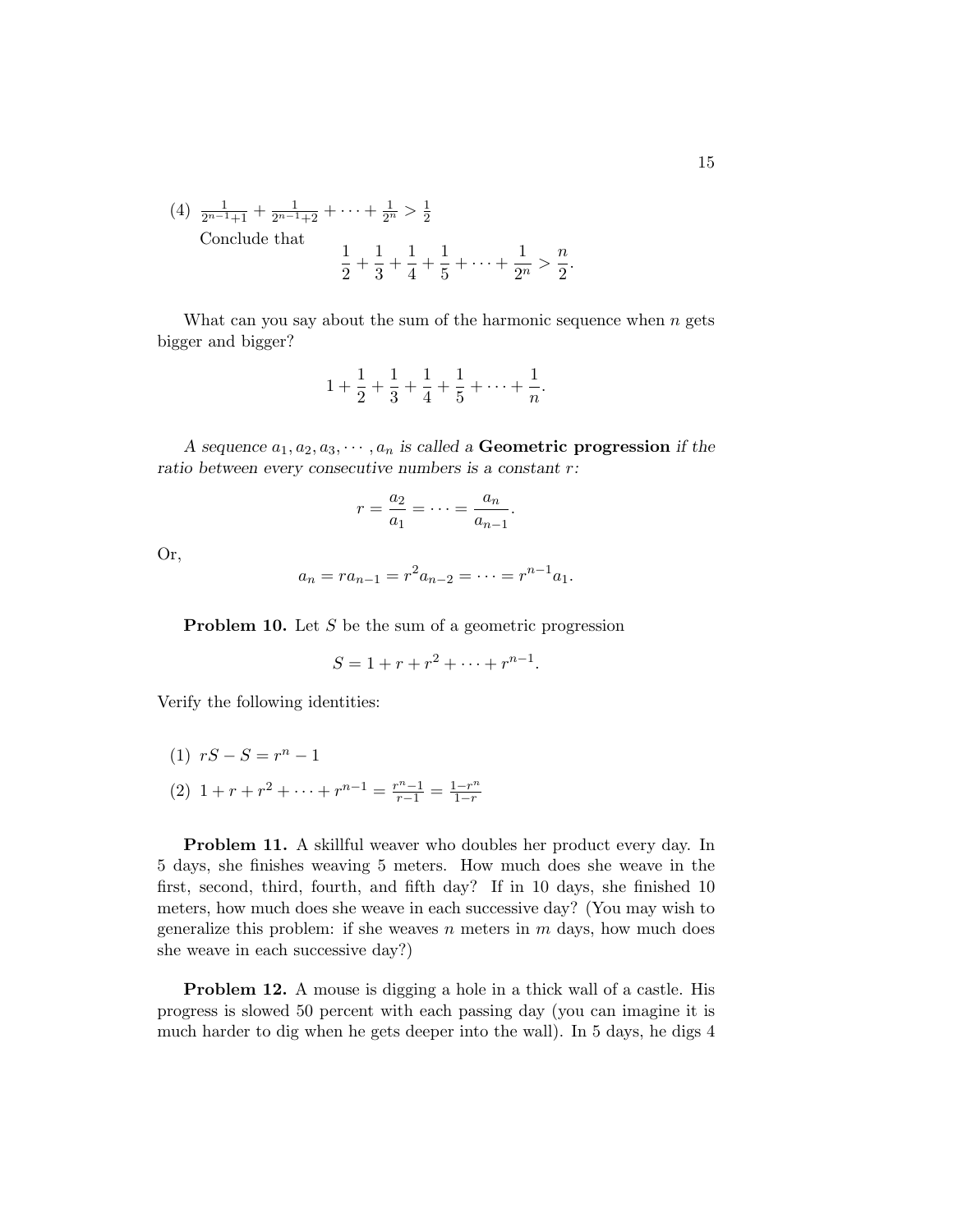meters, how much does he dig in each successive day? If the wall is 5 meters thick, can the mouse ever dig through the wall?

**Problem 13.** A big mouse was eating one pound of cheese in the shape of an equilateral triangle. On the first day, he ate  $\frac{1}{4}$  of it; on the second day, he ate  $\frac{1}{4}$  of what was left from the first day: the amount he eats during the day is always  $\frac{1}{4}$  of what he has at the beginning of the day. How much will he have eaten by the end of the 10th day? Will he ever be able to finish the entire piece of cheese?

If you wish to see how he eats his cheese geometrically, go to http://www.shodor.org/interactivate/activities/SierpinskiCarpet/ to find the Sierpinski triangle. Can you tell what is so special about this triangle?

**Problem 14.** For the same mouse eating cheese problem, assume now that the amount the mouse eats during the day is always equal to  $\frac{1}{9}$  of what he has at the beginning of the day. Find the amount of leftover after  $n$  days.

**Problem 15.** There was a family in ancient China whose house was blocked by a huge mountain. The father, whose name was Yu Gong (Mr. Dumb), called a family meeting and decided to remove the mountain. A traveler named Zhi Sou (Mr. Smart) saw what Yu Gong was doing and laughed at his effort and said his family could never be able to remove the mountain. Yu Gong relied : " When I die, my sons will continue, and my sons will have their sons. The mountain is not growing. Can you tell me why the mountain can not be removed?"

Assume that each man in the family will have at least two sons. Each man can dig the mountain for 30 years in his life time and removes about 300 cubic meters of rocks each year. Assume they need to remove  $1000 \times$  $1000 \times 3000$  cubic meters of rocks. How many generations will it take to finish the work? (A calculator would be helpful.)

(The story ended in a different way: God was moved by Yu Gong's determination and removed the mountain for the family.)

**Interest Rate:** When the annual interest rate is 6 percent, if you deposit \$100 in the bank, you get \$106 back after an entire year. This is why this 6 percent rate is also called the **return rate.** If you borrow \$100, you need to pay back \$106 after a year.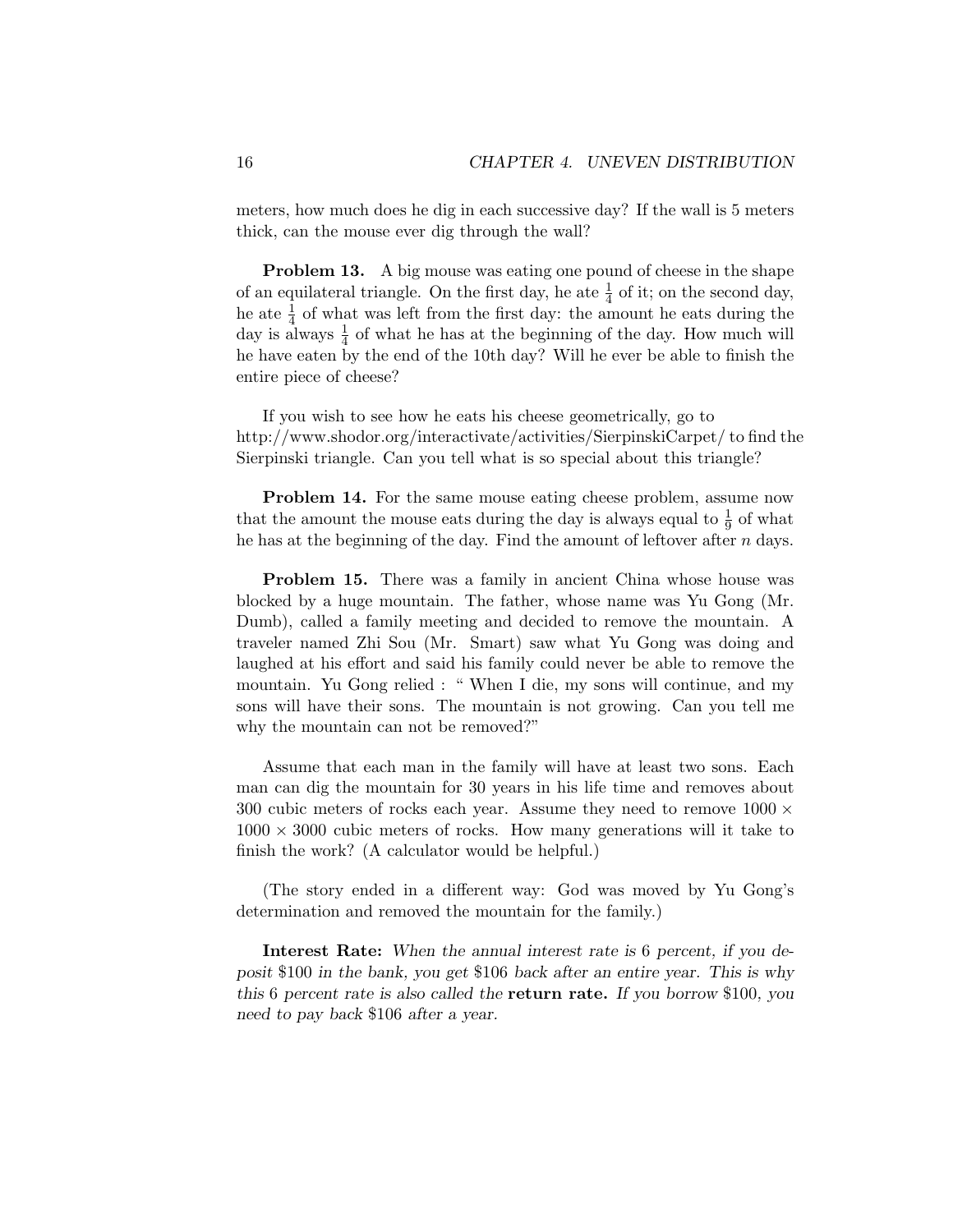#### 4.1. ADDITIONAL PROBLEMS 17

**Compound Interest:** Banks normally do not calculate interests yearly. The interest is often compounded monthly for loans. For example, if you borrow \$100 at the rate 6%, the monthly rate will be  $0.5 = (6/12)\%$ . At the end of the first month, you will owe the bank,  $100 \times (1 + 0.005)$ 100.5 dollars. At the end of the second month, you will owe the bank  $100.5 \times (1 + 0.005) = 100 \times (1 + 0.005)^2 = 101.0025$  dollar. By the end of the first year, the total amount, after rounding to the nearest penny, the amount you owe the bank becomes

$$
100 \times (1 + 0.005)^{12} = 106.17.
$$

Notice that the amount is slightly bigger than 106. If you deposit \$100 dollars at the annual interest rate  $6\%$  and the interest is compounded monthly, you will get \$106.17. The 6.17% return is also called the annual **rate of yield.**

**Problem 16.** (Retirement planning) Richard has a retirement account with a mutual fund company. Every month, he deposits \$500 dollars. The annual return rate is 6 percent. The monthly return rate would then be  $0.5(= 6/12)$  percent. How much money will he have at the time when he retires after 20 years? (Hint: setup it as the sum of a geometric progression. A calculator is needed.)

**Problem 17** (Mortgage calculation) Jack needs to borrow 14,000 dollars from his credit union to buy a new car. The (annual) interest rate is 3.6%. Thus, the monthly interest rate is 0.3%. The term of the loan is 2 years. That means, he needs to pay the loan off within 24 months. What should be his monthly payment? (Hint: Because a monthly payment can not include a fraction of a penny, the last payment is usually different from the regular monthly payment. You will need to try to make the last payment as close to, but not bigger than, the regular payment as possible. Need to use a calculator intelligently to find the result. )

#### **4.1 Additional problems for mathematically more adventurous persons**

In the Pascal's triangle, the numbers are labeled according to their locations. The rows are counted starting from **zero** and so are the positions in each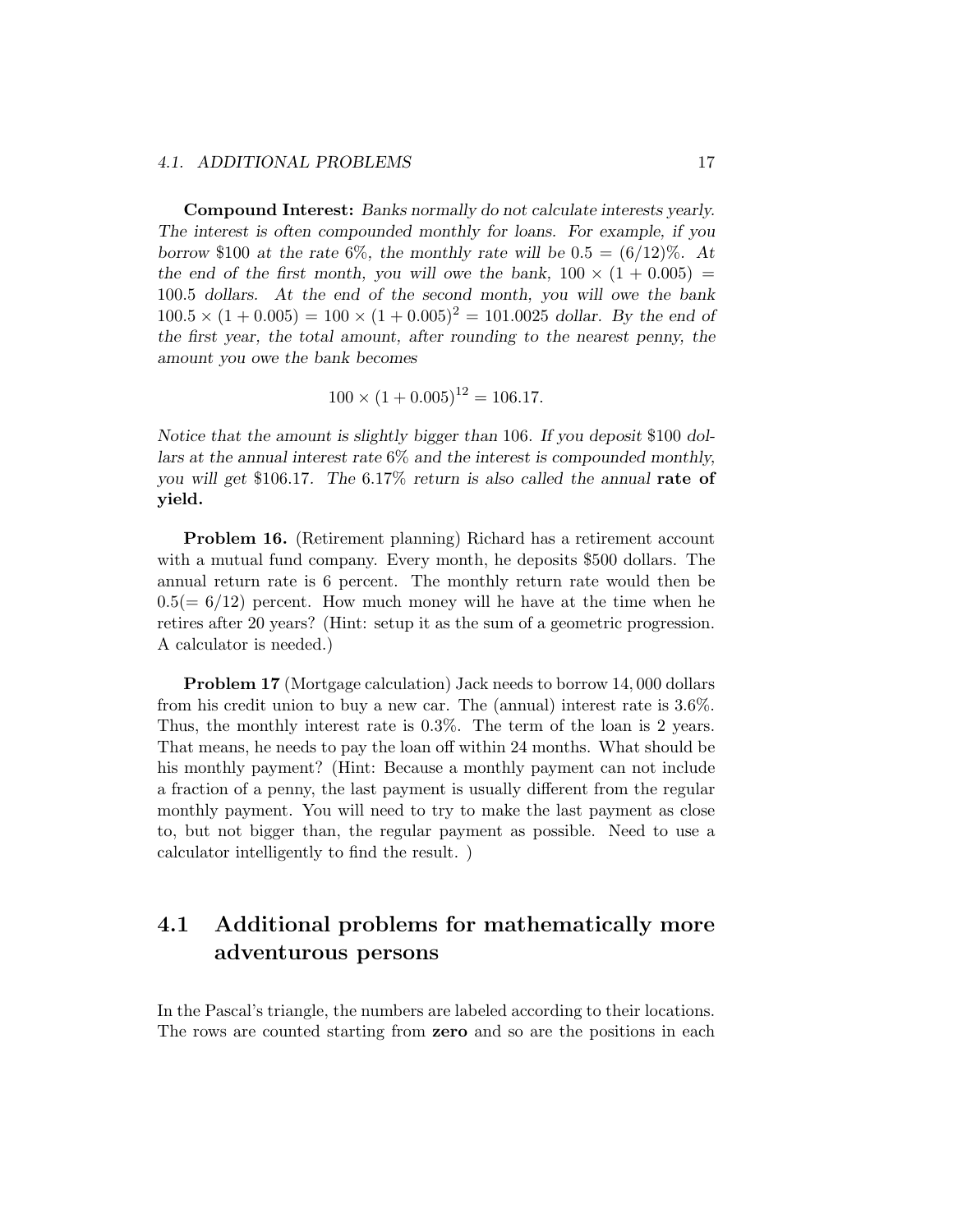row. For example, the number in the row 3 and at the position 2 from left is denoted by  $\binom{3}{2}$  $2<sup>3</sup>$ ) = 3. The easiest way to construct the triangle is the following:

- (1) For any row number  $n \geq 0$ ,  $\binom{n}{0}$  $\binom{n}{0} = \binom{n}{n}$  $\binom{n}{n} = 1.$
- (2) For any row number  $n \geq 2$  and  $1 \leq k < n$ ,  $\binom{n}{k}$  $\binom{n}{k} = \binom{n-1}{k-1}$  $k-1$  $\Big) + \big(\tfrac{n-1}{k}\big).$

**Problem 1.** Show that the following relations hold.

- $(1)$   $\binom{n}{1}$  $\binom{n}{1} = \binom{n}{n-1}$  $n-1$  $= n$ , for all  $n \geq 1$ .
- $(2)$   $\binom{n}{k}$  $\binom{n}{k} = \binom{n}{n-1}$  $n-k$  $= n$ , for all  $n \geq 1, 0 \leq k \leq n$ .
- $(3)$   $\binom{0}{0}$  $\binom{0}{0} + \binom{1}{0}$  $\binom{1}{0} + \binom{2}{0}$  $\binom{2}{0} + \cdots + \binom{n}{0}$  $\binom{n}{0} = \binom{n+1}{1}$  $\binom{+1}{1}$  = n + 1.
- $(4)$   $\binom{1}{1}$  $\binom{1}{1} + \binom{2}{1}$  $\binom{2}{1} + \binom{3}{1}$  $\binom{3}{1} + \cdots + \binom{n}{1}$  $\binom{n}{1} = \binom{n+1}{2}$  $\binom{+1}{2} = \frac{n(n+1)}{2}.$
- $(5)$   $\binom{2}{3}$  $\binom{2}{2} + \binom{3}{2}$  $\binom{3}{2} + \binom{4}{2}$  $\binom{4}{2} + \cdots + \binom{n}{2}$  $\binom{n}{2} = \binom{n+1}{3}$  $_{3}^{+1}$ ).
- (6) For any  $r \geq 2$ ,  $\binom{r+1}{2}$  $\binom{+1}{2} + \binom{r}{2}$  $\binom{r}{2} = r^2$ . This equality holds for  $r = 1$  if we define  $\binom{1}{2}$  $_{2}^{1})=0.$
- (7) For  $n \ge 3$ ,  $\binom{n}{3}$  ${n \choose 3} = \frac{n(n-1)(n-2)}{6}.$
- (8)  $1^2 + 2^2 + 3^2 + \cdots + n^2 = \frac{n(n+1)(2n+1)}{6}$ .
- (9)  $1^3 + 2^3 + 3^3 + \cdots + n^3 = \left(\frac{n(n+1)}{2}\right)^2$ .

**Problem 2.** In the Pascal's triangle, paint the locations with odd numbers black, you get the Sierpinski triangle. You will need to have at least 16 rows to see this effect. Can you tell why we get a Sierpinski triangle?

**Problem 3.** The number  $\binom{n}{k}$  $\binom{n}{k}$  is also called the combination number: from  $n$  choosing  $k$ .

$$
\binom{n}{k} = \frac{n(n-1)(n-2)\cdots(n-k+1)}{k(k-1)(k-2)\cdots 2\cdot 1} = \frac{n!}{(n-k)!k!}.
$$

**Problem 4.** Find the sums (no calculators needed!).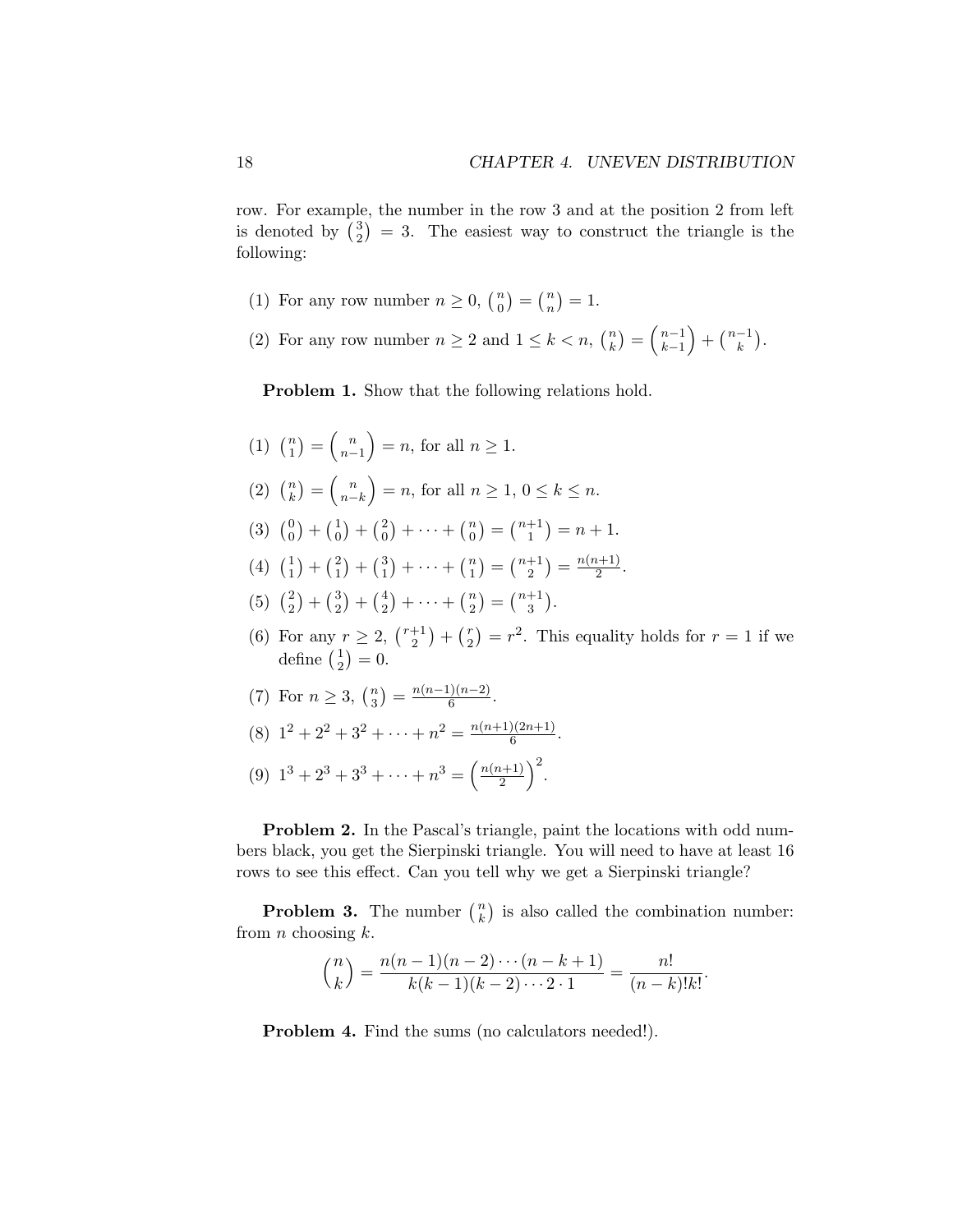(1) 
$$
1 + \frac{1}{2} + \frac{1}{6} + \frac{1}{12} + \frac{1}{20} + \dots + \frac{1}{90} =
$$
  
\n(2)  $1 + \frac{1}{2} + \frac{1}{6} + \frac{1}{12} + \frac{1}{20} + \dots + \frac{1}{9900} =$   
\n(3)  $1 + \frac{1}{1 \times 2} + \frac{1}{2 \times 3} + \frac{1}{3 \times 4} + \frac{1}{4 \times 5} + \dots + \frac{1}{n \times (n+1)} =$ 

**Problem 5.** Show that the following inequality holds for any whole number n.

$$
1 + \frac{1}{4} + \frac{1}{9} + \frac{1}{16} + \frac{1}{25} + \dots + \frac{1}{n^2} < 2.
$$